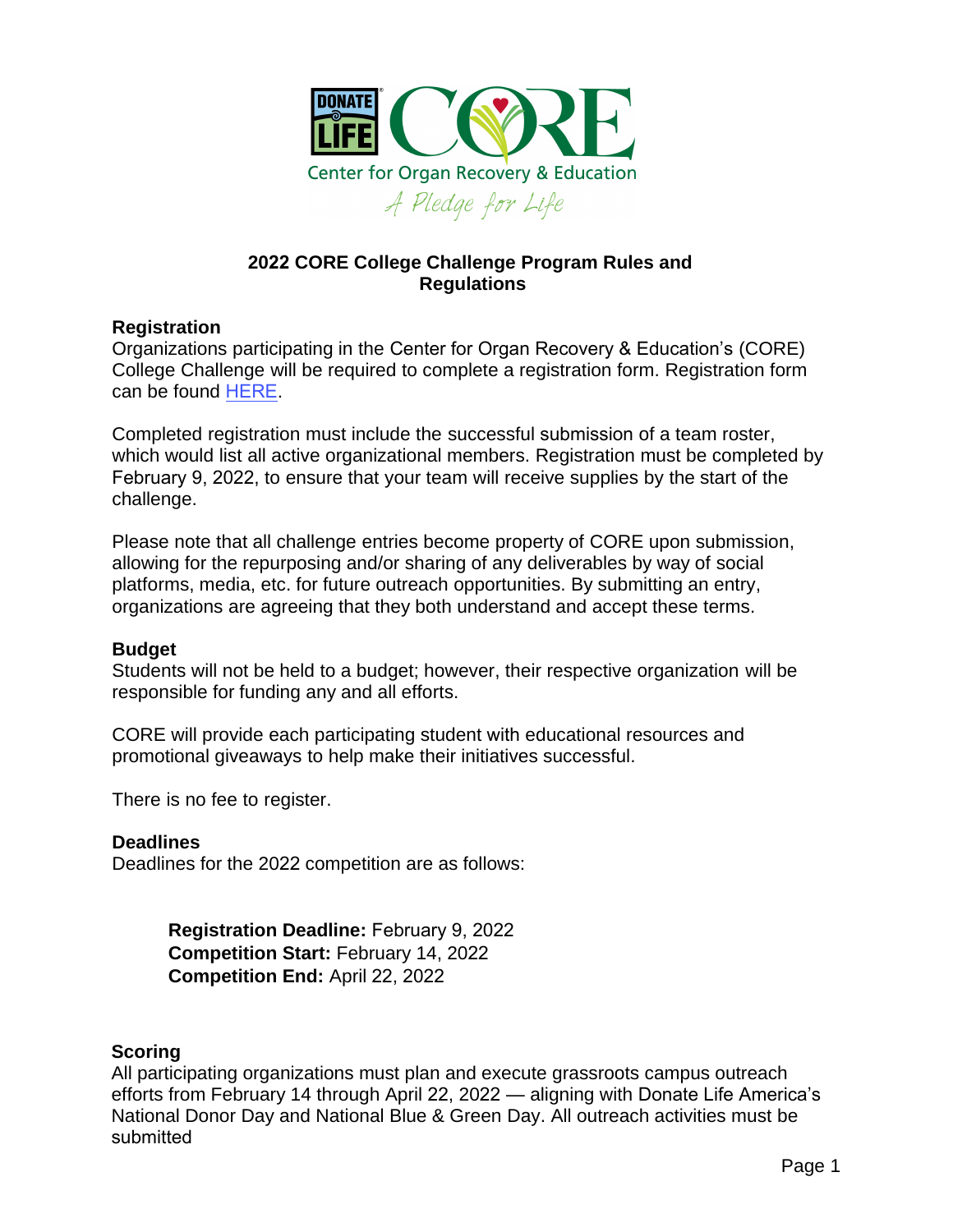with appropriate supporting documentation, which may include a photo or flyer from an event, a screen shot of a social media post, or proof of fundraising dollars, to accurately depict completion of activities. Submissions must be made through email to CollegeChallenge@core.org.

As part of the CORE College Challenge, participating organizations will not only be challenged to raise awareness of organ, tissue and cornea donation, but will also look to register as many new organ, tissue and cornea donors as possible during the competition. Donor registration must be submitted online at registerme.org/COREcollegechallenge.

Another aspect of the Challenge will be to promote and raise monetary funds for the purpose of supporting CORE's mission and programming. Funds should be submitted either by participating in a Facebook Fundraiser and selecting the Center for Organ Recovery & Education as the beneficiary, or by mailing a check payable to CORE to the attention of Sara Robinson. Feel free to get creative with virtual fundraising! Please attach photos of checks or screenshots of online fundraising completion for supporting documentation when entering the fundraising activity for points.

Points can be earned in the following ways:

- **Donor Designation Drive:** 20 points (100 points maximum) *Host a table on campus or a virtual event (ex. on February 14th from 7-9pm have a special "push" online where all of your members drive registration to the website) Must include "virtual donor designation drive" in the language and involve materials to educate, raise awareness and register new donors.*
- **Special Event:** 25 points *Take your donor drive one step further — a special event is considered an activity with heightened awareness, participation and engagement. This event must have features that are elevated beyond just a tabling event (ex. include a speaker, audience participation (Q&A, Kahoot, etc.) media coverage, entrance fee, etc.*
- **Social Media Post:** 5 points per post (100 points maximum) *Five points may be awarded for each unique social media post on an organization's social media page, with 100 points being the maximum number of points able to be earned from posting. The post must serve the purpose of increasing awareness of organ donation through a positive tone. You must tag CORE (@COREDonateLife) and use the hashtag #CORECollegeChallenge. \*\*Virtual Donor Designation Drives can double dip as a Donor Designation Drive and Social Media Post.*
- **Fundraiser:** 5 points per \$50 raised for CORE *Fundraisers may be held virtually or in-person. All dollars must be submitted by selecting "The Center for Organ Recovery & Education" under the charity selection on Facebook or by checks made out to CORE.*
- **New Donor Registration:** 5 points *Five points will be earned for each new organ donor registration. Donor registration must be submitted online at registerme.org/COREcollegechallenge.*